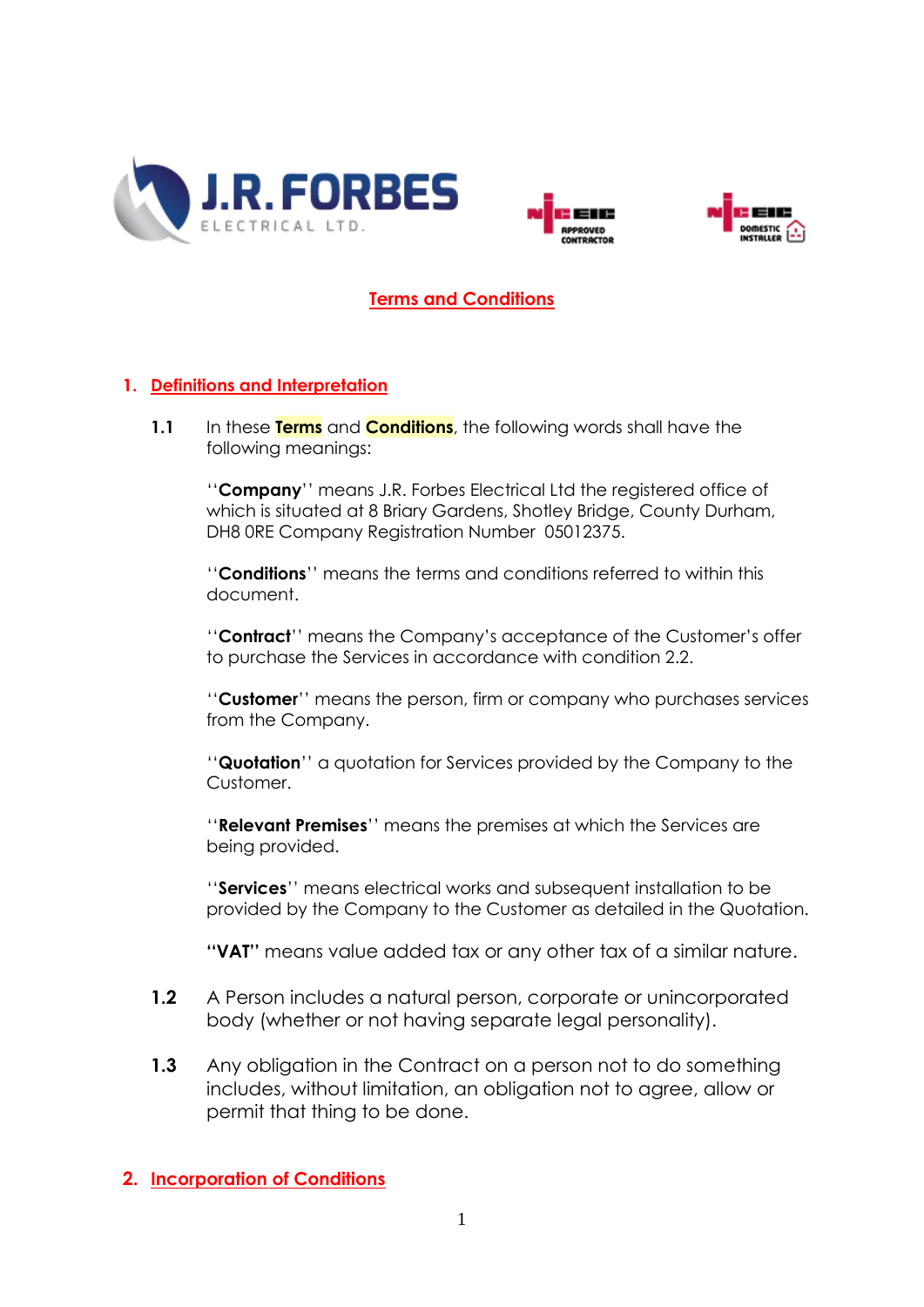- **2.1** These Conditions shall:
	- a) apply to and be incorporated into the Contract;
	- b) prevail over any inconsistent terms or conditions contained or referred to in any confirmation of order, acceptance of a quotation, or implied by law, trade custom, practice or course of dealing.
- **2.2** The Customer's acceptance of a Quotation by the Company or provision of purchase order constitutes an offer by the Customer to purchase the Services in accordance with these Conditions. The Company may only accept the Customer's offer by providing an acknowledgement of the purchase order or by commencing the Services at which point a Contract will be established subject to these Conditions.

#### **3. Commencement of Services and Duration**

- **3.1** The Company shall provide the Services to the Customer under the Contract as soon as is reasonably practicable following the Company's acceptance of the Customers offer in accordance with Condition 2.2.
- **3.2** Subject to the termination provisions at Condition 8, the Services will be supplied for such period as is required to provide the agreed Services.
- **3.3** Until such time that the Company has received full payment (in cleared funds) of all and any sums due to it the ownership of any materials installed at the Relevant Premises will remain with the Company.
- **3.4** The Customer grants the Company, its agents and employees an irrevocable licence at any time to enter any premises following termination of the Contract to recover any materials or the Company's equipment.
- **3.5** The Company's normal business hours are Monday- Friday 8.00am until 18.00pm (excluding bank holidays). The Company reserves the right to make additional charges for the supply of Services outside of its stipulated business hours.

# **4. Company Covenants**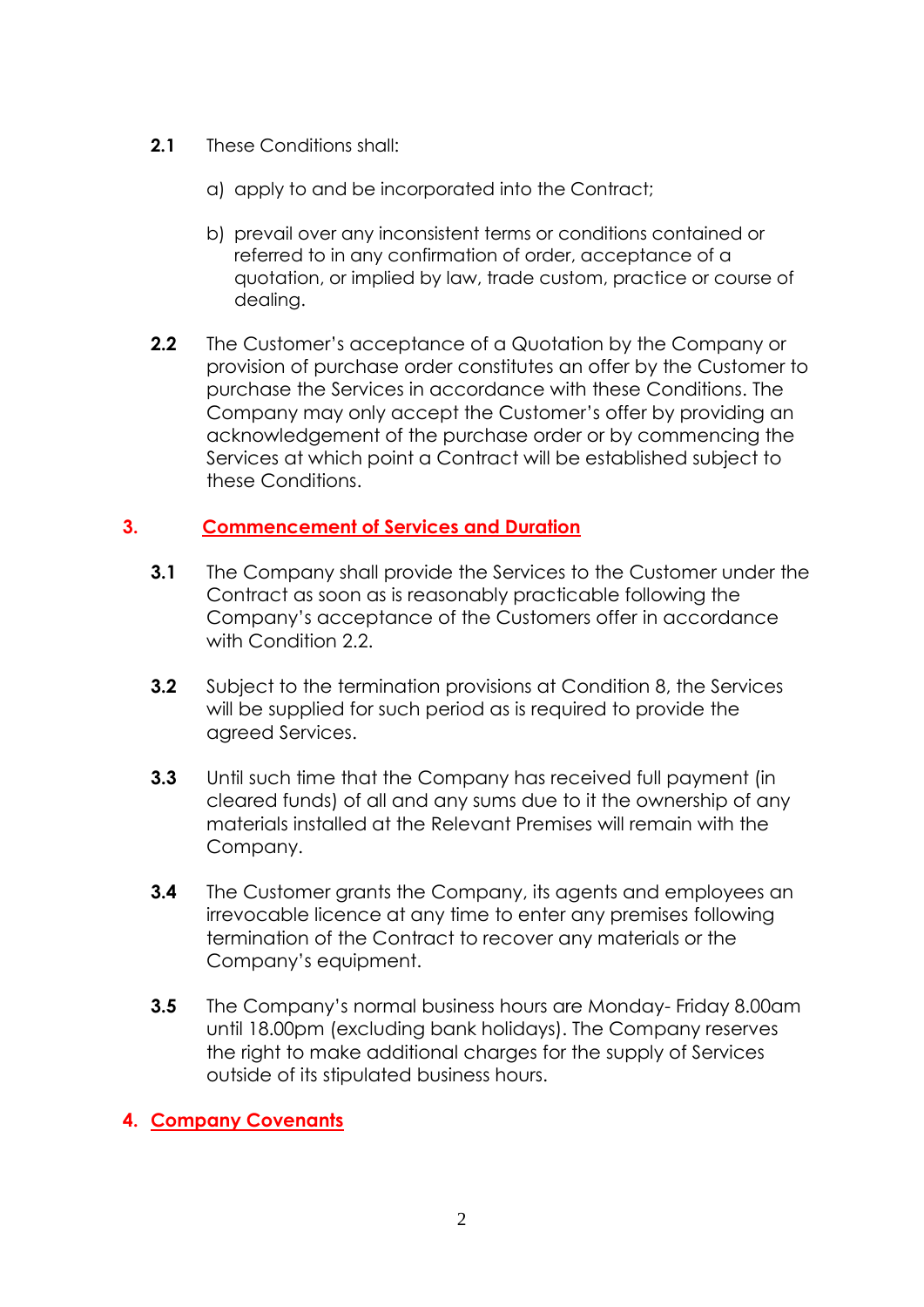- **4.1** The Company shall use its reasonable endeavours to provide Services in accordance with the Contract.
- **4.2** The Company shall use reasonable endeavours to comply with any estimated timescales provided in its Quotation, notwithstanding the fact that time is not of the essence in provision of the services.

# **5. Customer Covenants**

- **5.1** The Customer will:
	- (a) co-operate with the Company in all matters relating to the Services;
	- (b) provide all information requested by the Company in a timely manner ensuring that it is accurate in all material respects;
	- (c)notify the Company of concealed pipes, wires and cables for water, gas, electricity, telephone or other installation affecting the Relevant Premises and confirm the accurate location of any such pipes, wires and cables prior to the Company commencing work on the Services;
	- (d)meet all costs in connection with the preparation and maintaining of the Relevant Premises for the supply of the Services;
	- (e) ensuing that any obstructions within the Relevant Premises are removed prior to the Company commencing the Services including lifting or relaying carpet or tiles if necessary and ensuring that free access is available to ceiling and /or floor void is available;
	- (f) pay all invoices and monies on account in accordance with these Conditions;
	- (g) ensure that access is freely available to the Relevant Premises for the Company, its agents, sub-contractors consultants and employees in a timely manner;
	- (h)inform the Company of all health and safety rules and regulations that apply to the Relevant premises;
	- (i) ensure that any of the Customer's equipment which will be used by the Company is in good and safe working order and fit for the intended purpose;
- **5.2** In the event the Company's performance of its obligations under the Contract is prevented or delayed by any act or omission of the Customer, its agents, subcontractors, consultants or employees, the Company shall not be liable for any costs, charges or losses sustained or incurred by the Customer arising directly or indirectly from such delay.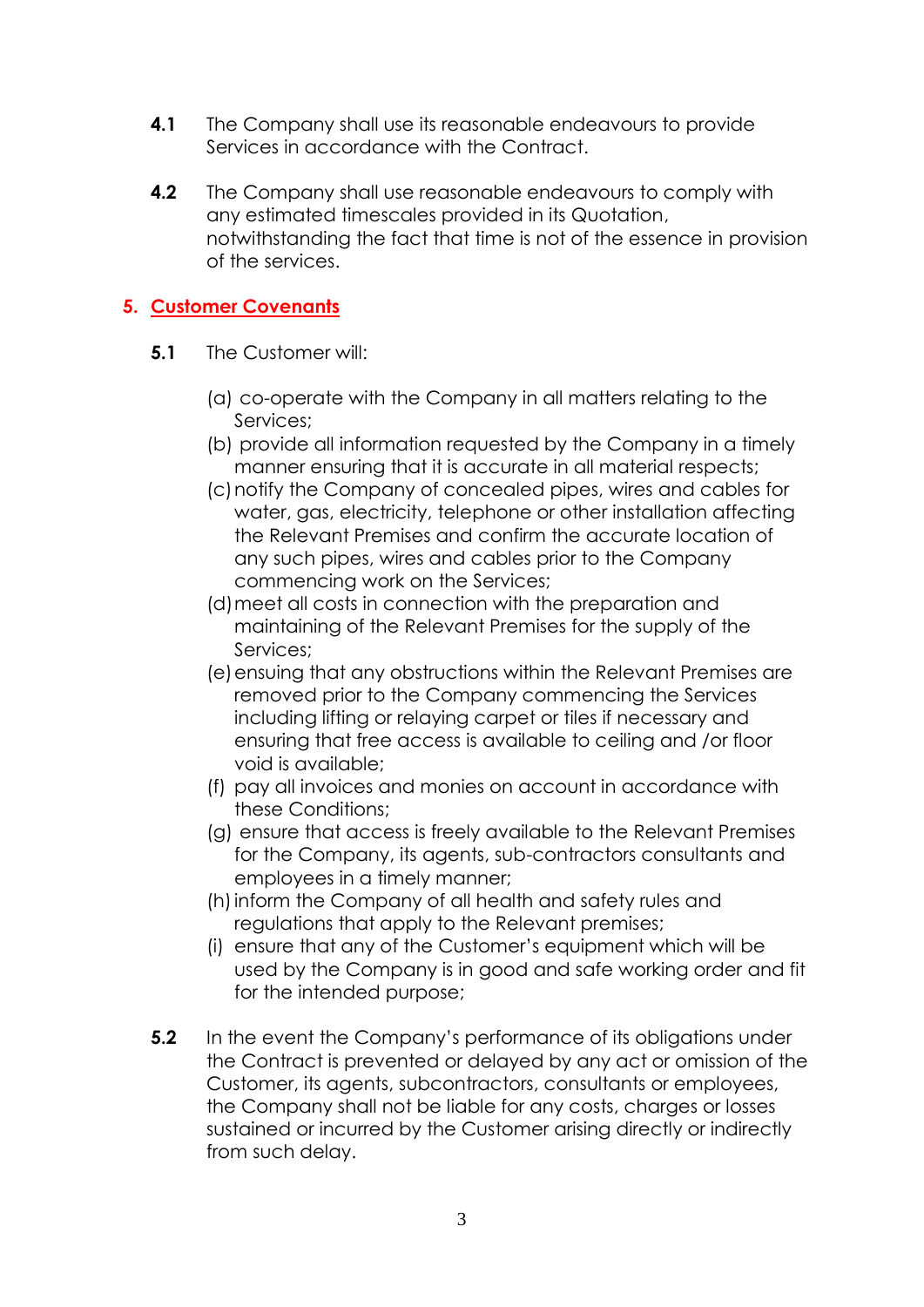- **5.3** The Customer shall be liable to pay to the Company, on demand, all reasonable costs (including legal or otherwise), charges, or losses sustained or incurred by the Company (including, without limitation), any direct, indirect or consequential losses, loss of profit and loss of reputation, loss or damage to property, and those arising from injury to or death of any person and loss of opportunity to deploy resources elsewhere) arising directly or indirectly from the Customer's fraud, negligence, failure to perform or delay in the performance of any of its obligations under the Contract, subject to the Company confirming such costs, charges, and losses to the Customer in writing.
- **5.4** The Customer must notify the Company of any problems with the Services within 30 days of completion of the Contract and the Company reserves the right entirely not to respond to complaints made outside this period and the parties agree that the Company will not be liable for any costs etc for defects notified outside this period.

# **6. Charges and Payment**

- **6.1** In consideration of the provision of the Services by the Company, the Customer shall pay the charges set out in the Quotation:
	- (a) the charges payable for the Services shall be calculated in accordance with the Company's hourly rates and the cost of the materials; and
	- (b) all charges quoted to the Customer shall be exclusive of VAT.
- **6.2** The Company reserves the right to request payment on account of the cost of materials prior to commencing the supply of Services at the Relevant Premises. The Customer shall make such payments within 7 days of request by the Company or prior to commencement of the provision of Services, which ever is the sooner.
- **6.3** The Company may at its discretion choose to invoice the Customer on a weekly or monthly basis depending on the nature of the Services being supplied and/or in accordance with the percentage of the Services completed at that time.
- **6.4** If the Services are aborted for a reason outside the control of the Company the Customer shall be liable to the Company for the costs of all Services performed by the Company to the time that the Services are aborted. The Company shall issue an invoice for all Services to the Customer as soon as is reasonably practicable following the notification of Services being aborted.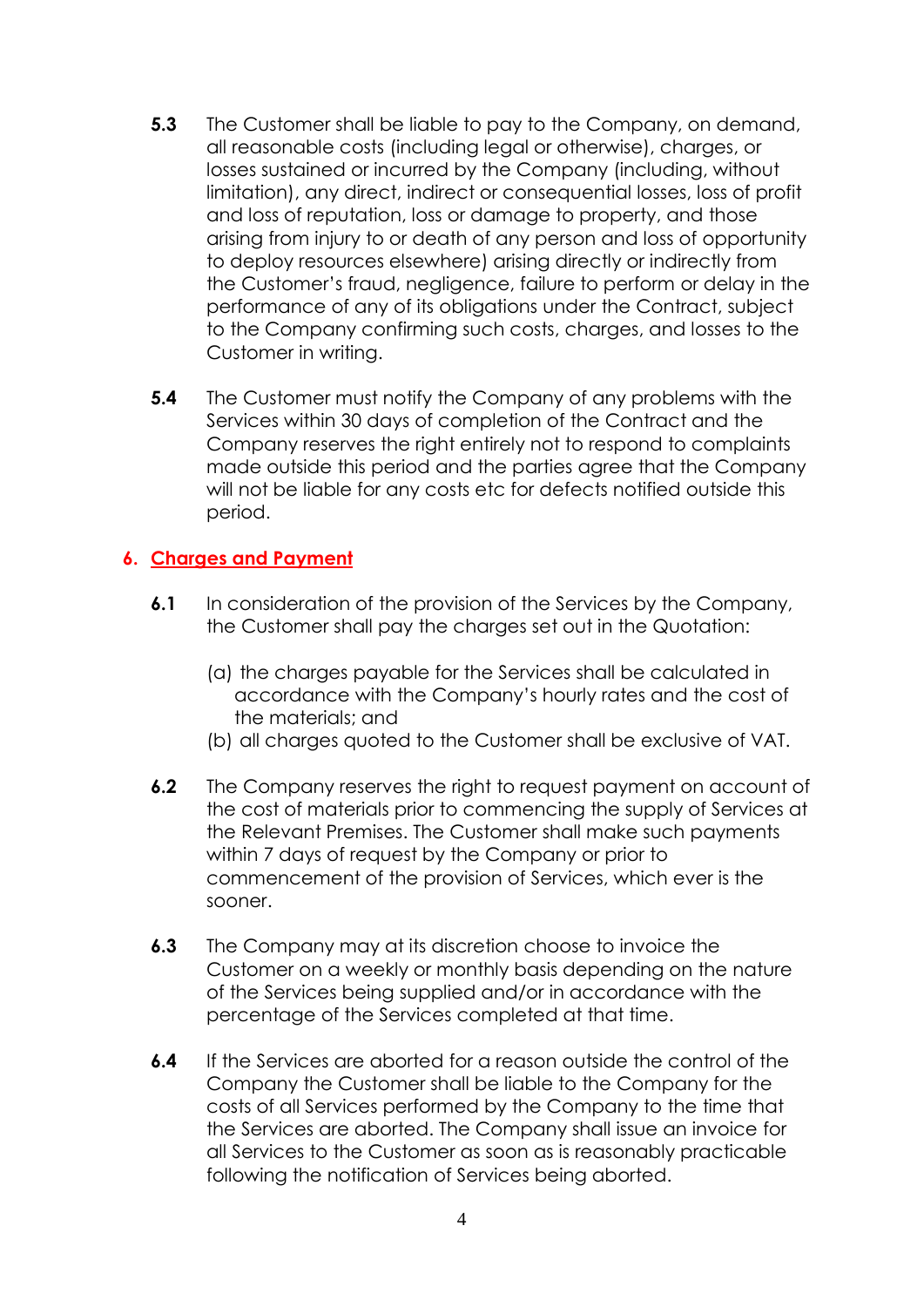- **6.5** The Customer shall pay each invoice submitted to it by the Company, in full and cleared funds, within 14 days of receipt by CHAPS or BACS payment to a bank account nominated by the Company. The Company will also accept payment by cash or cheque.
- **6.6** The Company reserves the right to charge for additional costs for Services being required by the Customer which are over and above those Services agreed in the Quotation.
- **6.7** Without prejudice to any other right or remedy that it may have, if the Customer fails to pay the Company on the due date, the Company may at its discretion:
	- (a) charge interest on all sums outstanding from the due date for payment at the annual rate of 4% above the base lending rate of Lloyds Bank Plc from time to time, accruing on a daily basis. The Company may claim interest under the Late Payment of Commercial Debts (Interest) Act 1998;
	- (b) suspend all services until such time that payment is made in full; and
	- (c) recover any costs incurred by the Company in recovering any overdue amount.
- **6.8** Time for payment shall be of the essence of the Contract.
- **6.9** All sums payable to the Company shall be payable immediately on the termination of the Contract.
- **6.10** No payment shall be deemed to have been received until the Company has received cleared funds.

# **7. Limitation of Liability**

- **7.1** This Condition sets out the entire financial liability of the Company (including any liability for the acts or omissions of its employees, agents, consultants and sub-contractors) to the Customer in regards:
	- (a)any breach of the Contract;
	- (b)any use made by the Customer of the Services or any part of it; and
	- (c)any representation, statement or tortious act or omission (including negligence) arising under or in connection with the Contract.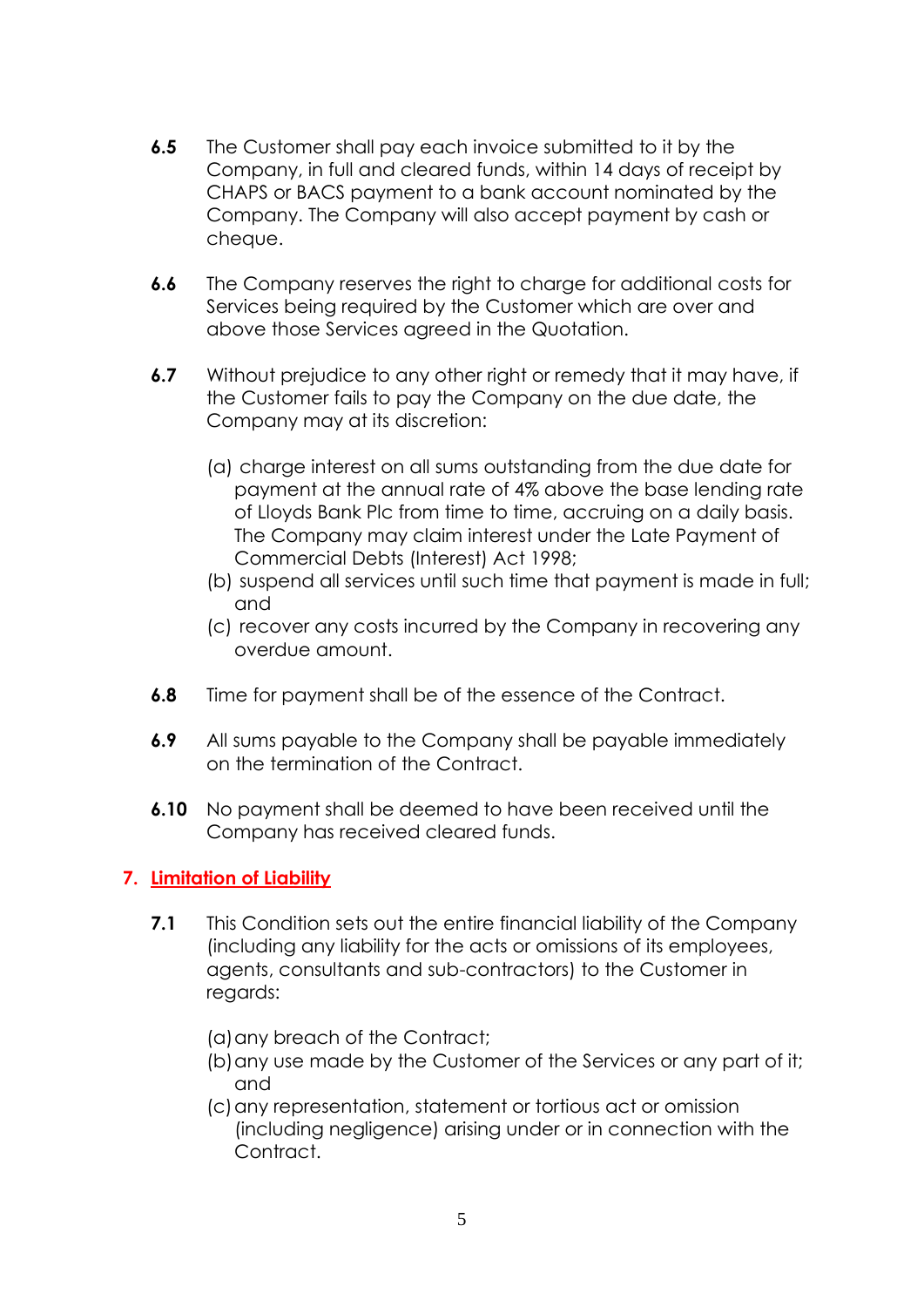- **7.2** All warranties, conditions and other terms implied by statute or common law are, to the fullest extent permitted by law, excluded from the Contract.
- **7.3** Nothing in these Conditions limits or excludes the liability of the Company:
	- (a) for death or personal injury resulting from negligence; or
	- (b) for any damage or liability incurred by the Customer as a result of fraud or fraudulent misrepresentation by the Company; or
	- (c)for any matter which it would be illegal for the Company to exclude or attempt to exclude its liability.
- **7.4** Subject to Condition 7.2 and 7.3:
	- (a) the Company shall not be liable for:
	- (1) loss of profits;
	- (2) loss of business;
	- (3) depletion of goodwill and/or similar losses; or
	- (4) loss of anticipated savings; or
	- (5) ]loss of contract of the Customer;
	- (b)The Company's total liability in contract, tort, (including negligence or breach of statutory duty), misrepresentation, restitution or otherwise arising in connection with the performance, or contemplated performance of the Contract shall be limited to the price paid for the provision of the Services.

# **8. Termination**

- **8.1** Without prejudice to any other rights or remedies which the parties may have, either party may terminate the Contract without liability to the other on giving the other not less than 1 months written notice or immediately on giving notice to the other if:
	- (a) the other party fails to pay any amount due under the Contract on the due date for payment and remains in default not less than 7 days after being notified in writing to make such payment; or
	- (b) the other party commits a breach of any of the terms of the Contract and (if such breach is remediable) fails to remedy that breach within 30 days of that party being notified in writing of the breach; or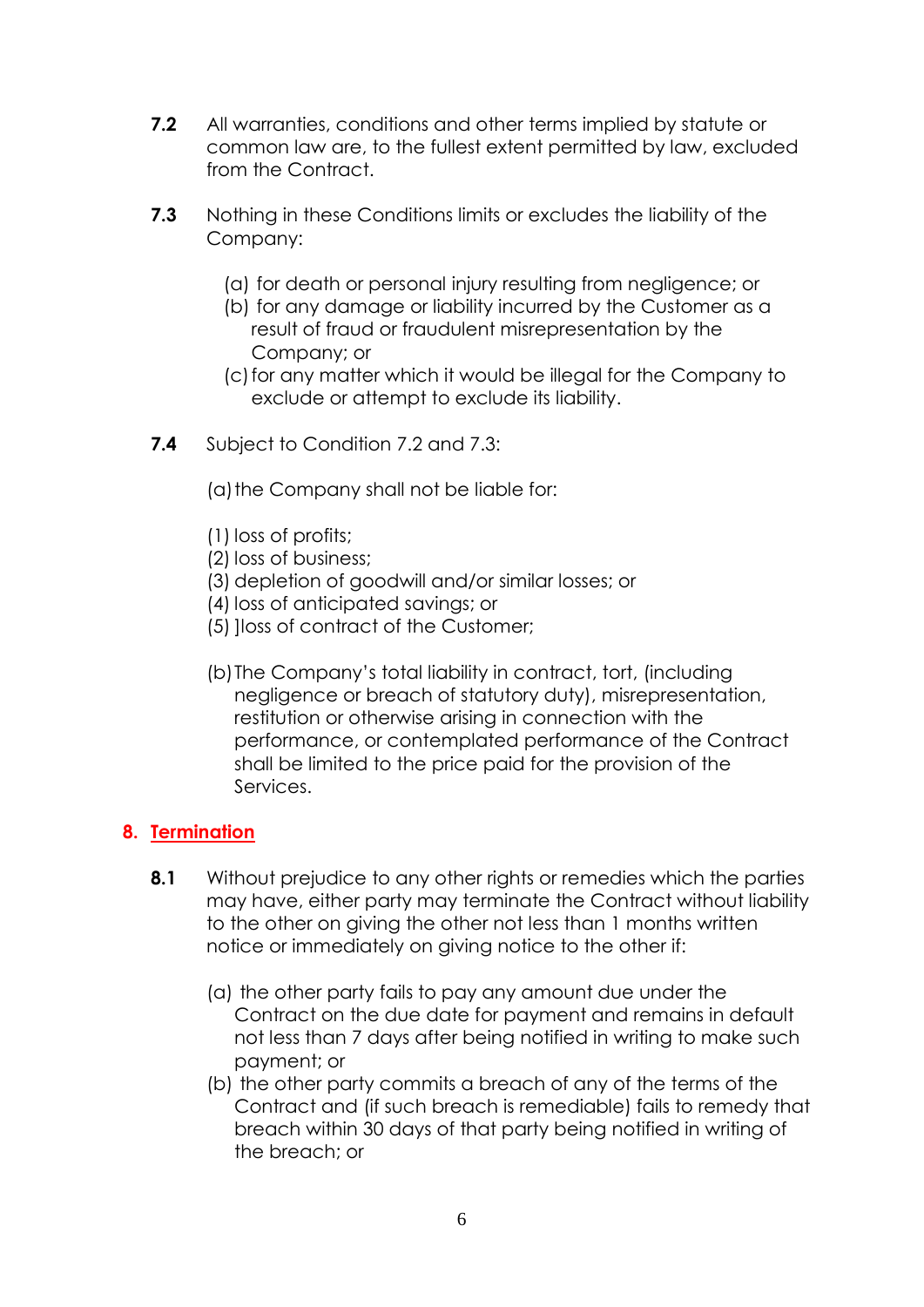- (c) the other party shall convene a meeting of its creditors or if a proposal shall be made for a voluntary arrangement within Part I of the Insolvency Act 1986 (or such relevant legislation which may be in force from time to time) or a proposal for any other composition scheme or arrangement with (or assignment for the benefit of) its creditor or if the other shall be unable to pay its debts within the meaning of section 123 of the Insolvency Act 1986 (or such relevant legislation which may be in force from time to time) or if a trustee receiver administrative receiver or similar officer is appointed in respect of all or any part of the business or assets of the other party or if a petition is presented or a meeting is convened for the purpose of considering a resolution or other steps are taken for the winding up of the other party or for the making of an administrative order (otherwise than for the purpose of an amalgamation or reconstruction).
- **8.2** On termination of the Contract for any reason the Customer shall immediately pay to the Company all of the Company's outstanding unpaid invoices and interest and, in respect of Services supplied but for which no invoice has been submitted, the Company may submit an invoice, which shall be payable immediately on receipt.

# **9. Force Majeure**

**9.1** The Company shall have no liability to the Customer under the Contract if it is prevented from, or delayed in performing, its obligations under the Contract or from carrying on its obligations under the Contract or from carrying on its business by acts, events, omissions or accidents beyond its reasonable control, including (without limitation) strikes, lock-outs or other industrial disputes (whether involving the workforce of the Company or any other party), failure of a utility service or transport network, act of God, war, riot, civil commotion, malicious damage, compliance with any law or government order, rule, regulation or direction, accident, breakdown of plant or machinery, fire, flood, storm, or default of Company's sub-contractors.

# **10.Variation**

**10.1** No variation of the Contract or these Conditions or of any of the documents referred to in them shall be valid unless it is in writing and signed by or on behalf of each of the parties.

#### **11.Waiver**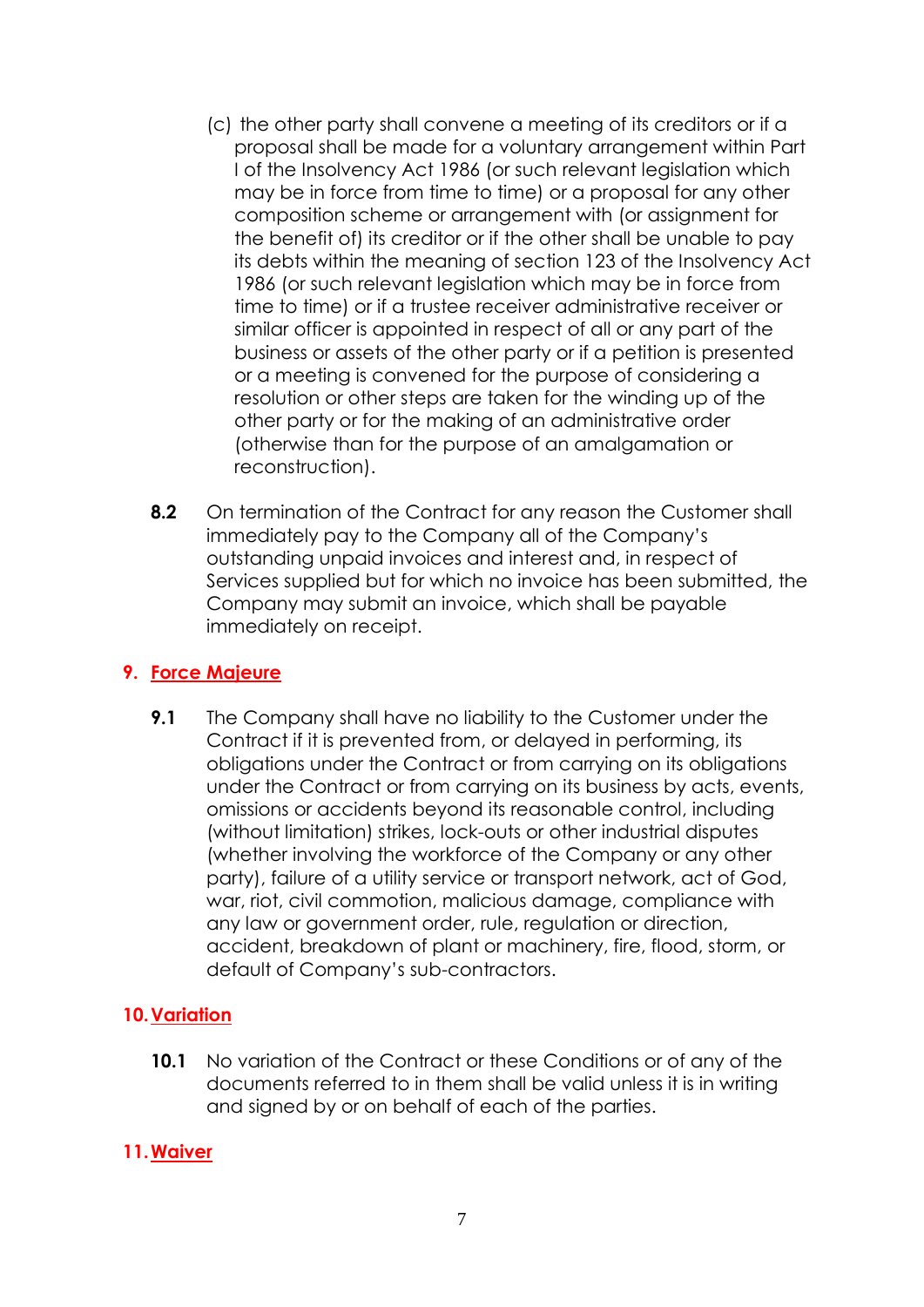- **11.1** A waiver by the Company of any right under the Contract is only effective if it is in writing and it applies only to the circumstances for which it is given. No failure or delay by a party in exercising any right or remedy under the Contract or by law shall constitute a waiver of that (or any other) right or remedy or preclude or restrict its further exercise. No single or partial exercise of such right or remedy shall preclude or restrict the further exercise of that (or any other) right or remedy.
	- **11.2** Unless specifically provided otherwise, rights arising under the Contract are cumulative and do not exclude rights provided by law.

# **12.Severance**

**12.1** If any provision of the Contract (or part of any provision) is found by any court or other authority of competent jurisdiction to be invalid, illegal or unenforceable, that provision or part provision shall, to the extent required, be deemed not to form part of the Contract and the validity and enforceability of the other provisions of the Contract shall not be affected.

# **13.Entire Agreement**

**13.1** The Contract constitutes the whole agreement between the parties and supersedes all previous agreements between the parties relating to its subject matter.

# **14.Notices**

- **14.1** Any notice or other communication required to be given under the Contract shall be in writing and shall be delivered personally, or sent by pre-paid first-class post or recorded delivery to the other party and for the attention of the person specified in the Quotation or as otherwise specified by the relevant party by notice in writing to the other party.
- **14.2** Any notice or other communication shall be deemed to have been duly received if delivered personally, when left at the address referred to in the Quotation or, if sent by pre-paid first-class post or recorded delivery, on the second business day after posting.

# **15.Jurisdiction and Governing Law**